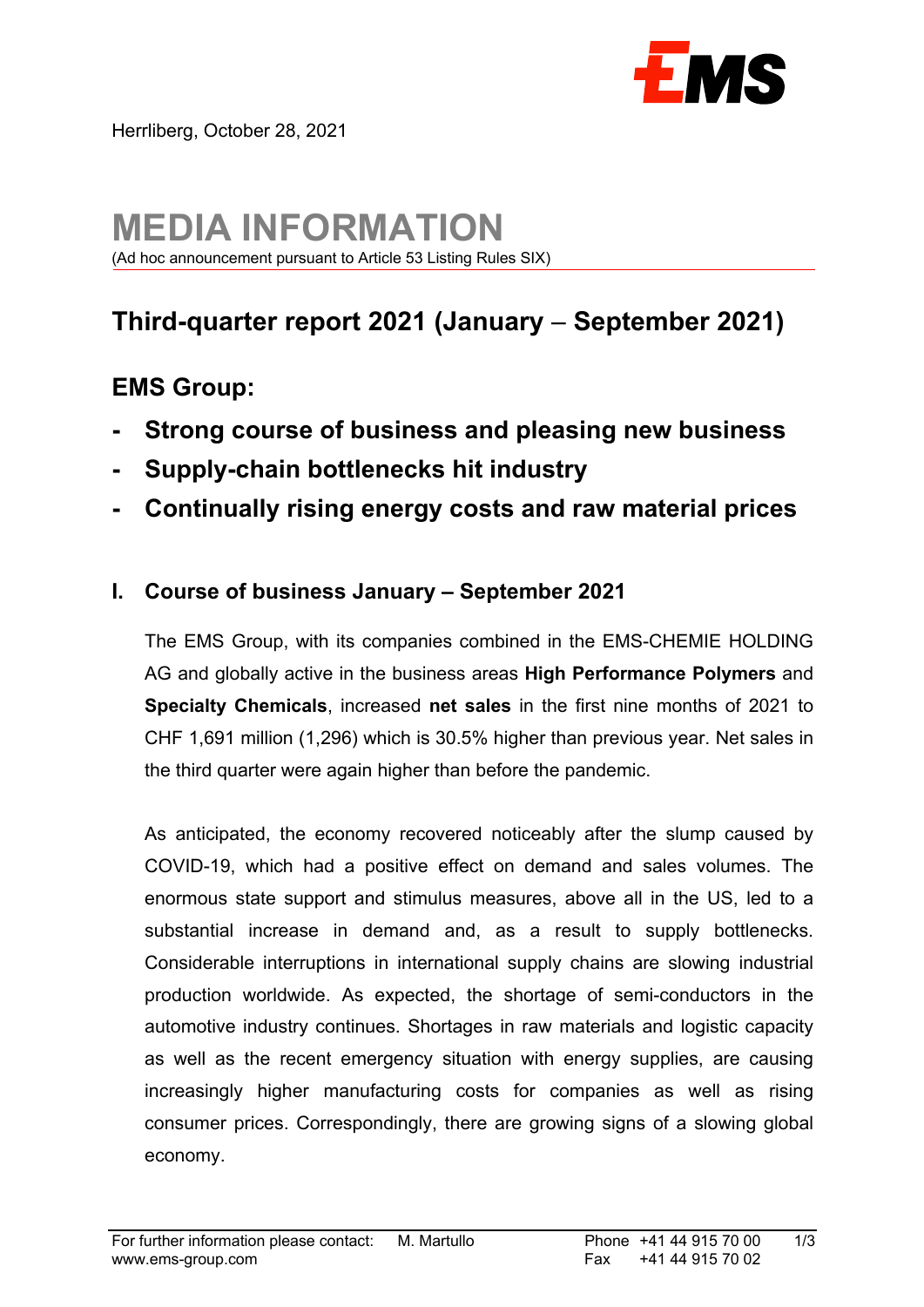EMS was able to realise substantial innovative new business, and to achieve pleasing growth with profitable specialities in all regions. Also during the pandemic, EMS has continued to pursue ongoing development and expansion projects for new business. The continually increased production capacity and local warehouse stocks safeguard the delivery capability of all EMS companies at all times. Rising raw material, logistics and energy costs are forcing EMS to increase sales prices. EMS has already prepared for a slowing of the economy.

#### **II. Development of net sales January – September 2021**

| In million CHF                   | 2021  | $% -dev.$ | 2020  |
|----------------------------------|-------|-----------|-------|
|                                  |       |           |       |
| <b>High Performance Polymers</b> |       |           |       |
| Net sales                        | 1'509 | $+31.5%$  | 1'147 |
| - In local currencies            |       | $+30.8%$  |       |
| <b>Special chemicals</b>         |       |           |       |
| Net sales                        | 182   | $+22.4%$  | 149   |
| - In local currencies            |       | $+21.8%$  |       |
| <b>EMS Group</b>                 |       |           |       |
| <b>Net sales</b>                 | 1'691 | $+30.5%$  | 1'296 |
| - In local currencies            |       | $+29.8%$  |       |

#### **III. Comments on the individual business areas**

 EMS continued to achieve growth in the main area of **High Performance Polymers**. With its proven strategy of speciality products, EMS is in a good position to successfully introduce innovative solutions into international markets, enabling customers to achieve cost and weight savings and a reduction of  $CO<sub>2</sub>$ emissions. Innovative development expertise in close cooperation with customers enables EMS to quickly recognise market needs and to react flexibly to them.